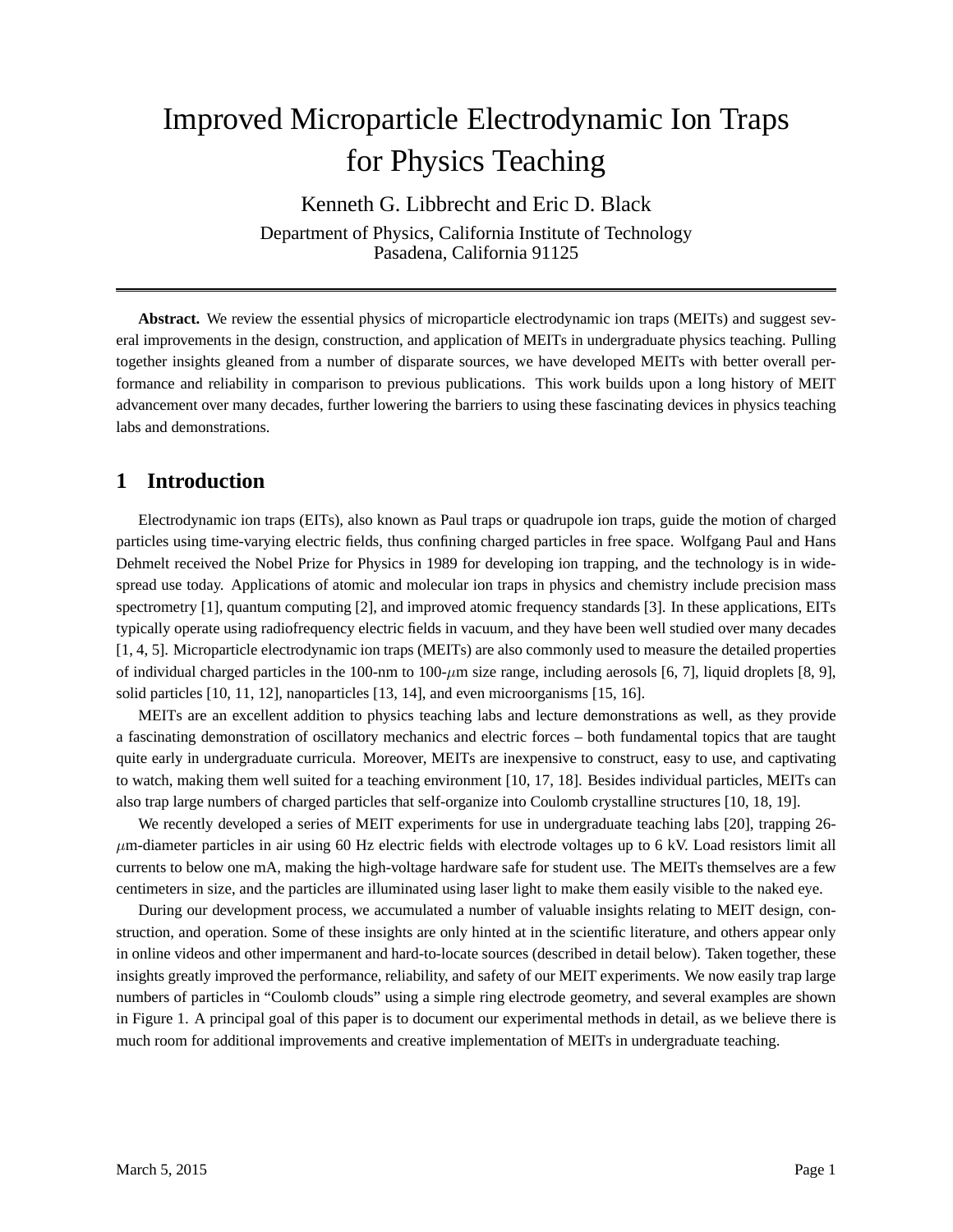

Figure 1. These three photographs show collections of  $26$ - $\mu$ m-diameter particles trapped in air by ring-type microparticle electrodynamic ion traps (MEITs). Each trap consists of a planar conducting ring electrode held by an alligator clip delivering a voltage of 6 kV AC at 60 Hz. The particles are negatively charged Lycopodium club-moss spores illuminated with laser light. The electric field geometry and trapping forces are described in detail in the text. The particles exhibit oscillatory motions that makes them appear as streaks of light in these photos. The inward trapping forces are countered by the mutual Coulomb repulsion between the particles, resulting in an expanded "Coulomb cloud" with an overall shape defined by the different ring geometries. The oval key ring (top), D buckle (middle) and diamond-shaped earring (bottom) have maximum horizontal inner diameters of 30, 38, and 22 mm, respectively.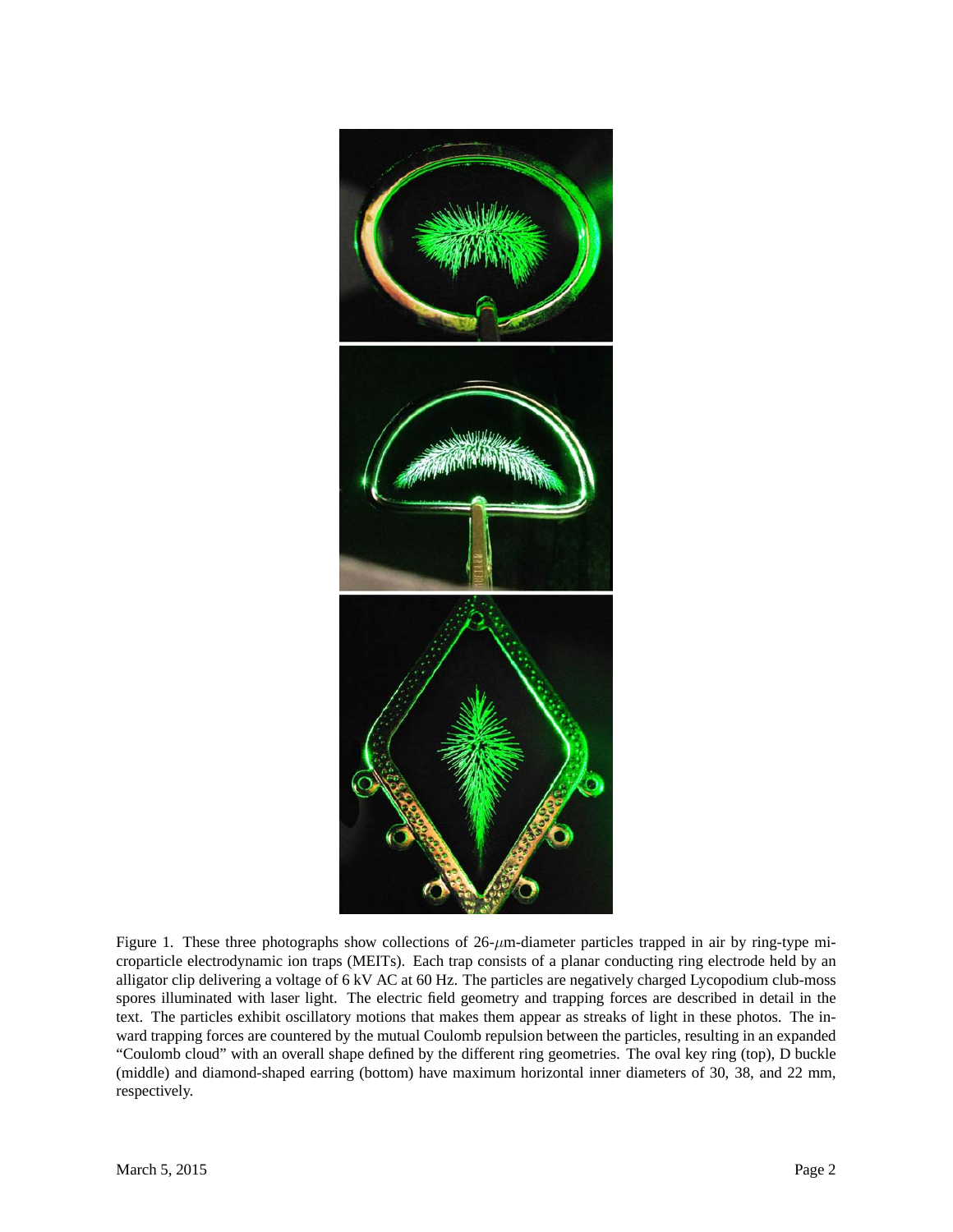## **2 Basic Ion Trapping Theory**

We begin with an introduction to the physics of electrodynamic ion traps, focusing on trapping microparticles in air using 60-Hz electric fields. Many ion-trapping research papers jump quickly to the Mathieu equation to describe the particle dynamics, but that approach (in our opinion) needlessly obscures the underlying physical concepts. Ion trapping requires little more than basic mechanics with Coulomb forces, and thus is quite accessible to beginning physics students and non-physics majors. As we show below, electrodynamic ion trapping can even be described qualitatively using minimal mathematics along with some physical intuition. Since particle levitation and trapping using oscillatory forces is a nontrivial result, electrodynamic ion trapping gives students an intriguing look at what is possible when  $F = qE$  is taken beyond simple static situations.

### **2.1 Earnshaw's Theorem**

The basic idea of an ion trap is to confine a charged particle in free space (away from any other matter) using electric fields alone. Samuel Earnshaw showed in 1842 that stable trapping was not possible using static fields, a result now known as *Earnshaw's theorem*. The essential proof is relatively simple (given the benefit of post-1842 physics). To trap a positively charged particle at some position in space, all the electric field vectors around that position would have to be pointing inward. Gauss's Law tells us that this is impossible unless there is a net negative charge at that position. Thus a static electric field geometry cannot stably trap a charged particle in free space.

There are magnetic variations of Earnshaw's theorem as well, stating that a bar magnet cannot be trapped in free space using only static magnetic fields [21]. Adding gravity does not improve matters, and another extension of Earnshaw's theorem states that neither charged particles nor magnets cannot be stably levitated against gravity using static fields alone.

Fortunately, there are many routes around Earnshaw's theorem. One popular engineering method is to use active feedback. In the magnetic case, for example, one can continually measure the position of a levitated magnet and adjust the forces appropriately to keep the magnet stably positioned in free space, which is done in applications ranging from magnetically levitated trains to magnetically levitated toys. Another way around Earnshaw's theorem for magnetic levitation is to use a spinning magnet (possessing non-zero angular momentum) instead of a stationary one. A toy called the *Levitron* demonstrates levitation of a spinning magnet without using active feedback, and magnetic atom traps work using similar principles [22].

Paul and Dehmelt got around Earnshaw's theorem by using oscillating electric fields to trapped charged particles, since the theorem strictly applies only to static fields. Levitating bar magnets using oscillating magnetic fields has also been demonstrated [23]. It is not immediately obvious that you can use oscillating fields to trap particles (hence the Nobel Prize), so our first task as educators is to describe the basic physics underlying electrostatic ion trapping as simply as possible.

### **2.2 A Mathematics-Free (almost) Description**

#### **2.2.1 Particle Motion in a Uniform, Oscillating Electric Field**

To begin, consider a charged particle placed inside an ideal parallel-plate capacitor, as shown schematically in Figure 2. Assume that the plates are large compared to their separation, and there is a vacuum between the plates. Assume also that a sinusoidally oscillating voltage is applied across the plates, giving a uniform. oscillating electric field  $E(t)$ between the plates, as shown in the Figure.

Between these plates we place a particle having charge q at some position  $z$ , with zero initial velocity. The electric force on the particle is given by  $F = qE$ , and we will ignore the gravitational force. Since the electric field oscillates and thus reverses direction with time, so does the force on the particle, and the particle is pushed up and down as the force on it oscillates. Since the electric field is uniform between the plates, the net force averages to zero over a single cycle. The particle thus oscillates up and down with some fixed average position  $\langle z \rangle$ . Note that the particle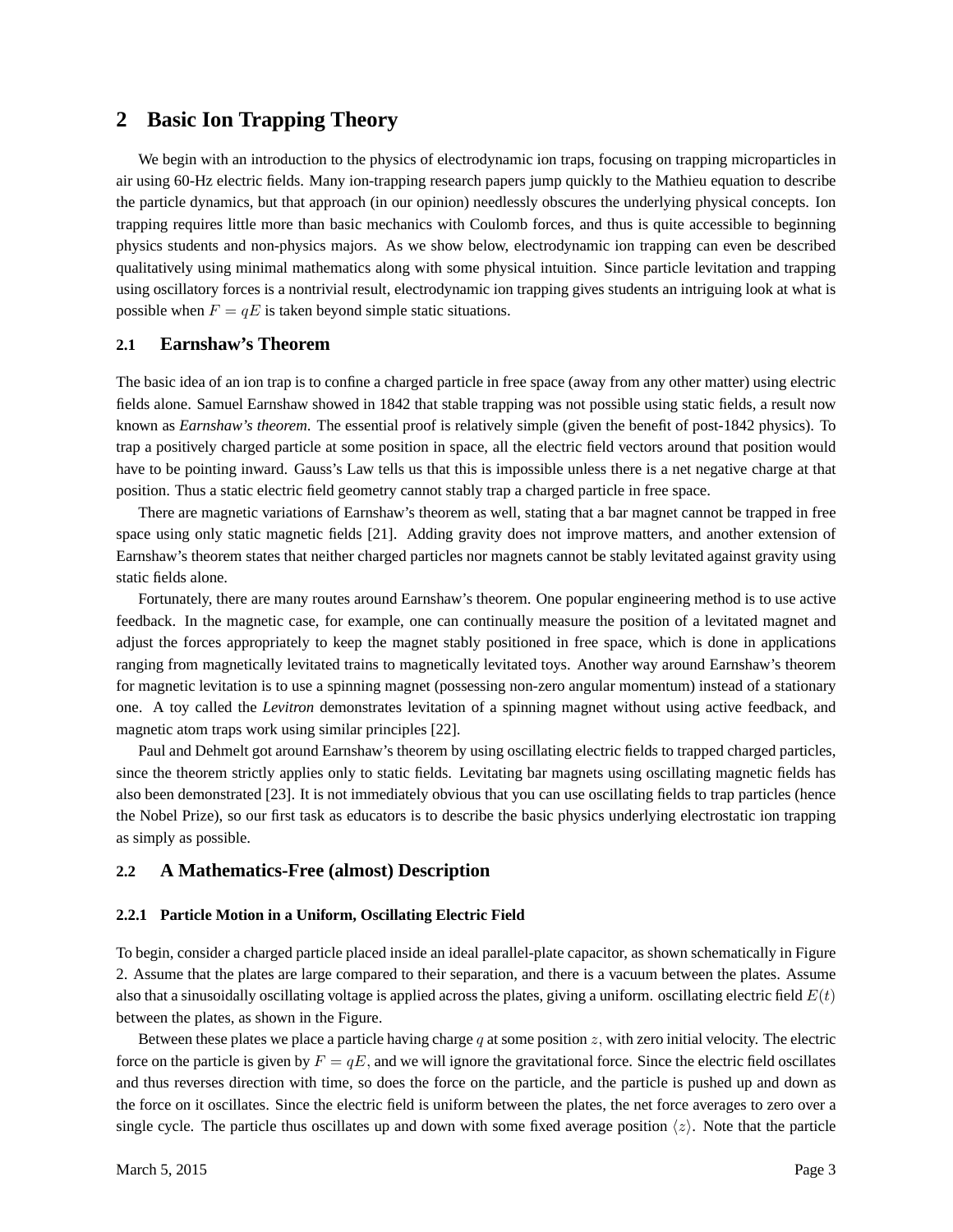

Figure 2. These diagrams shows a charged particle placed initially at rest inside a parallel-plate capacitor. An oscillating voltage is applied to the capacitor, so the electric field oscillates with time, but is always uniform between the plates. The field causes the particle position to oscillate, and two times are shown in these two sketches. Note that when the particle position z is high (left), the electric field pushes it down. When the particle z is low (right), the electric field pushes it back up. The average particle position  $\langle z \rangle$  remains constant.

position is 180 degrees out of phase with the applied force, as is shown graphically in Figure 2. When the particle is up (relative to  $\langle z \rangle$ ), the force pushes it back down. And when the particle is down, the force pushes it back up again.

#### **2.2.2 Adding an Electric Field Gradient**

Now we make the problem a bit richer by adding a small electric field gradient, so the field is no longer uniform in space. One way to add a field gradient is by curving the plates of our capacitor a small amount, as shown in Figure 3. For example, the two plates in the figure might be sections of spherical shells, where the geometrical centers are both located at the same point high above the plates. The details of the plate geometry are not especially important. What is important is that the electric field lines look roughly like those shown in Figure  $3 -$  in particular, the field strength near the top plate is higher than near the bottom plate (as shown by the lengths of the field vectors in the Figure.)

Since the plates are only curved a small amount, the electric fields differ only slightly from the parallel-plate example shown in Figure 2. The particle motion, therefore, is about the same as it was before, so the particle mainly oscillates about its initial position. But now we can see, from the geometry in Figure 3, that the force over one cycle no longer averages to zero. As shown in the Figure, when z is above  $\langle z \rangle$  (left side of the figure), the particle experiences a stronger-than-average electric field pushing it downward. And when z is below  $\langle z \rangle$  (right side of the figure), the upward force is weaker than average. This imbalance was not present in Figure 2. From this fairly basic reasoning, shown graphically in Figure 3, we can deduce that there is a net force pushing the particle down. Put another way, the force averaged over many oscillation cycles pushes the particle toward a region where the oscillating electric field is weaker.

#### **2.2.3 Quadrupole Ion Traps**

With this basic understanding of how particles behave in oscillating electric fields, we can proceed to make an ion trap by considering more complex field geometries. We will focus on what are called *quadrupole ion traps*, looking at both 3D and 2D varieties. One easy way to make a 3D quadrupole trap is shown in Figure 4. An AC voltage is applied to two ball-shaped electrodes in a grounded box, creating oscillatory electric fields inside the box. Halfway between the balls, the electric field is always zero by symmetry. Near this zero-field point, the electric fields at one point in the AC cycle are shown in the Figure. Multiply these vectors by  $sin(\omega t)$  to obtain the electric fields at other times.

With this field geometry, the electric field strength increases in all directions outward from the zero-field point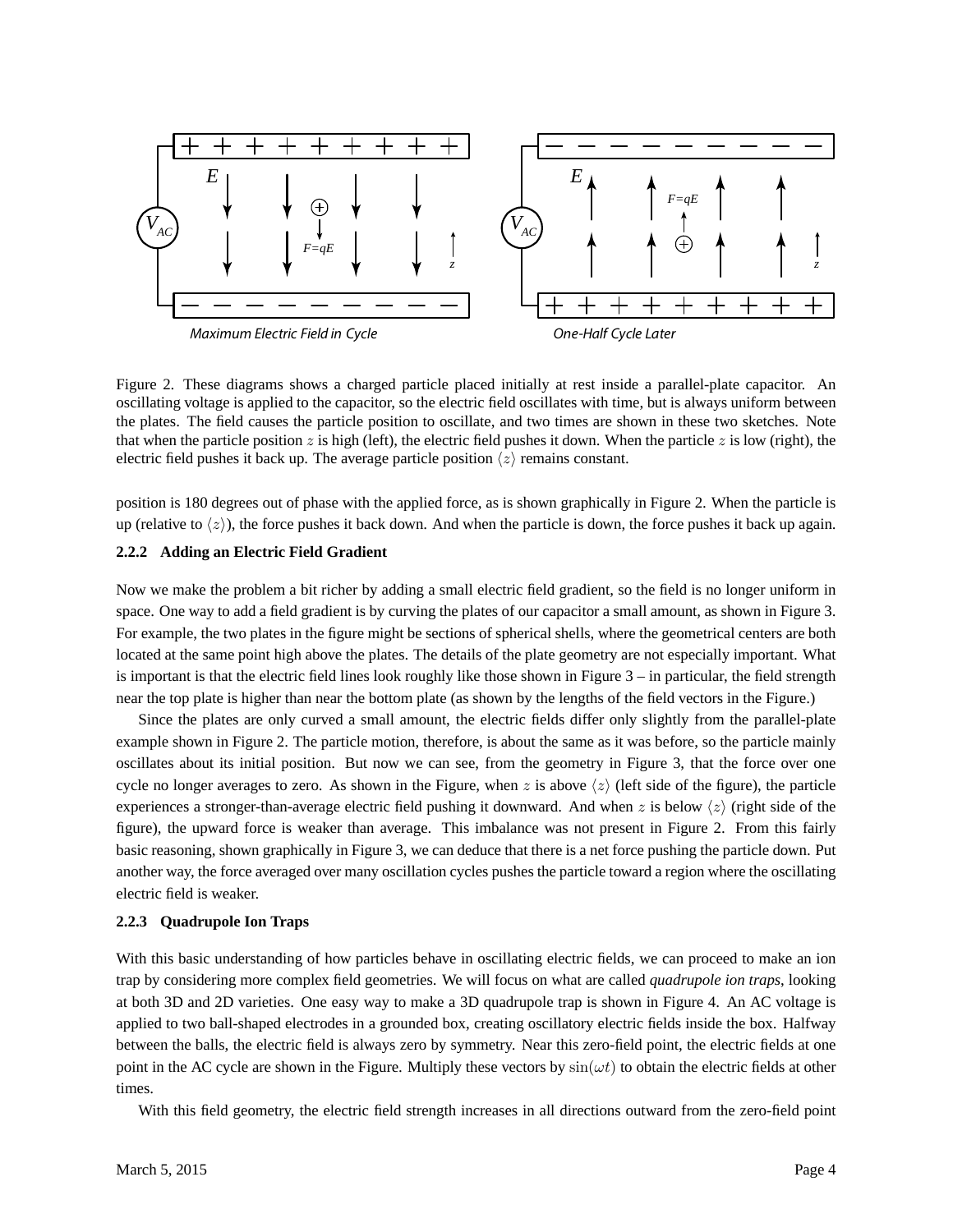

Figure 3. A charged particle placed initially at rest inside a curved-plate capacitor. The geometry of the plates causes a gradient in the electric field strength, so that the field is stronger for larger  $z$  (as shown by the longer arrows in the diagrams) This imbalance means that the electric force on the particle is stronger at the top of its motion (left) and weaker at the bottom (right). Averaging over time, there is a net force that pushes the particle down, toward the weaker-field region.

halfway between the balls. Since the time-averaged electric forces push particles toward regions where the oscillating electric field is weaker, particles become trapped at the center point.

The qualitative force argument shown graphically in Figure 3 strictly only applies to the  $r = 0$  line and the  $z = 0$ plane in the ball-trap (taking  $r = z = 0$  at the center point between the balls). One can, however, draw pictures similar to those in Figure 3 that examine a particle placed at other locations in the trap, for example when  $r = z \neq 0$ . Doing this quickly reveals that the time-average of the (vector) electric force again pushes the particle toward the trap center at  $r = z = 0$ .

It is customary to divide the particle motion into two parts: 1) the *micromotion* that occurs on 60-Hz time scales, and 2) the *secular motion* that is averaged over several oscillation periods. For the quadrupole trap shown in Figure 4, the micromotion is zero at the trap center and increases in all directions away from this point. The secular motion arises from the time-averaged forces that push particles toward the trap center.

Another approach for making a 3D quadrupole trap is the *ring trap* shown in Figure 5. Again the electric field at the center of the ring is always zero, and the arrows show the fields in the vicinity of this central region at one point in the cycle. Both these examples show electric field geometries that: 1) have zero electric field at a center point, 2) have field magnitudes that increase in all directions away from the central point, and 3) exhibit axial symmetry.

With the above qualitative description, it is possible to explain ion trapping while standing at the chalkboard, using vector diagrams and essentially no equations. All that is required is a basic understanding of mechanics and electric forces. The most difficult concept is the quadrupole field geometry. Interestingly, our intuitive feel for electric-field geometries appears to have come entirely (or almost entirely) from seeing vector field diagrams in physics classes, in physics demonstrations, and in textbooks. The actual calculation of these vector plots is nontrivial and is learned much later in physics curricula. A discussion of electrodynamic ion trapping, therefore, helps to establish and reinforce this learned intuition.

#### **2.3 A Basic Mathematical Description**

To quantify the above qualitative description, assume that the plates in Figure 2 are separated by a distance  $d$ , and the applied voltage is  $V(t)$ . As long as the fields do not change too rapidly, we can assume a uniform electric field in the space between the plates equal to  $E(t) = V(t)/d$ . Assume a sinusoidally oscillating voltage,  $V(t) = V_0 \sin \omega t$ , which gives an electric field between the plates  $E(t) = E_0 \sin \omega t$ , with  $E_0 = V_0/d$ . The time-dependent electric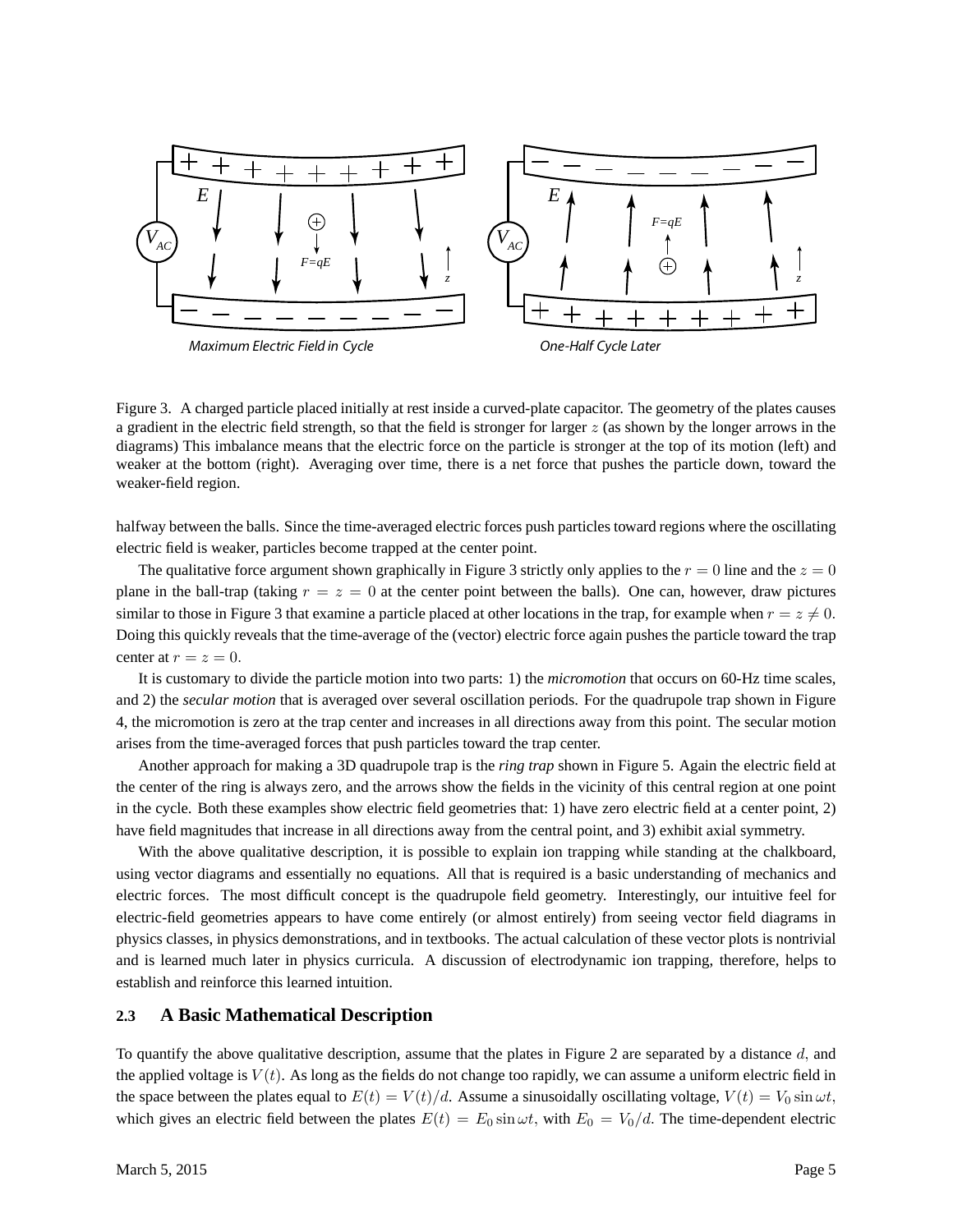

Figure 4. This diagram shows one method for making a 3D quadrupole ion trap, using two ball-shaped electrodes in a grounded box. When the balls are at a positive potential relative to the box, as shown here, the electric field lines are given roughly by the arrows. A half-cycle later, the balls are at a negative potential relative to the box, and the field lines are reversed. By symmetry, the electric field halfway between the balls is always zero. The electric field geometry between the balls is essentially as drawn here even if the grounded walls of the box are expanded out to infinity.



Figure 5. This diagram shows another method for making a 3D quadrupole trap. In this configuration a ring electrode (seen edge-on here) is placed inside a grounded box, and the potential between the two is set by an applied AC voltage. As in Figure 4, the electric field at the ring center is always zero by symmetry. Also, the electric field geometry near the ring center is essentially as drawn here even if the grounded walls of the box are expanded out to infinity.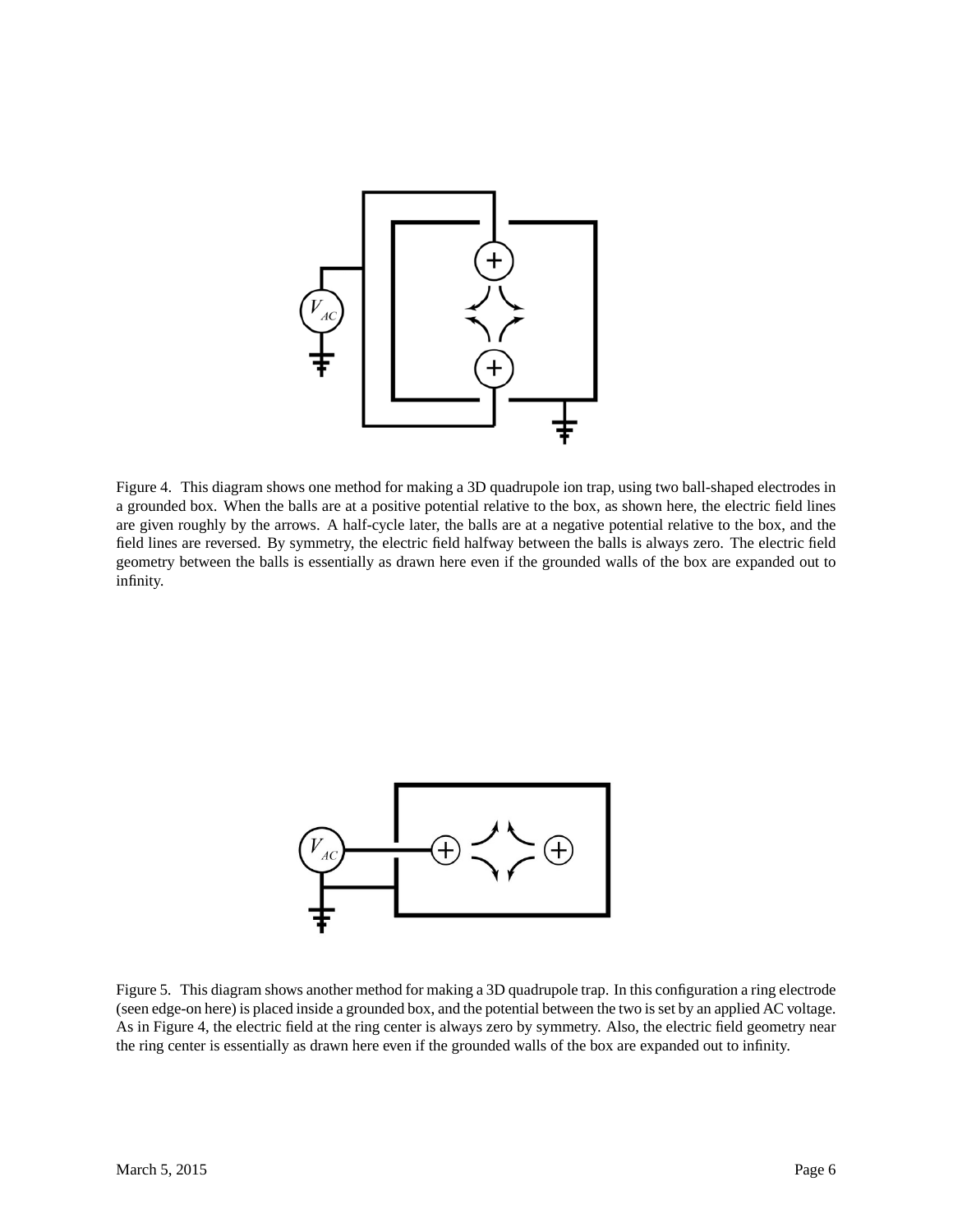force on the particle is  $F(t) = qE(t) = qE_0 \sin \omega t$ , and solving this equation of motion gives the particle position

$$
z(t) = z_{init} + v_{init}t - \frac{qE_0}{m\omega^2}\sin \omega t
$$
 (1)

where  $z_{init}$  is the initial position of the particle and  $v_{init}$  is its initial velocity. This quantifies the result shown graphically in Figure 2, showing that the particle micromotion is 180 degrees out of phase with the applied force.

Adding a field gradient and taking  $z_{init} = v_{init} = 0$ , the force on the particle becomes

$$
F(z,t) = q(E_0 + E'z)\sin \omega t
$$
\n(2)

where  $E' = dE/dz$ . For small E', we substitute the micromotion in Equation 1 as an approximation for  $z(t)$  in Equation 2, giving the approximate time-averaged (secular) force

$$
\langle F \rangle \approx -\frac{q^2 E' E_0}{2m\omega^2} \tag{3}
$$

We leave it as an exercise for the reader (using perturbation theory) to show that this result is rigorously accurate to lowest order in  $E'$ . The negative sign in this expression means that  $\langle F \rangle$  pushes the particle toward a region of weaker electric fields. Note also that the trapping force is independent of the sign of the charge.

A convenient way to think about this is with a trap *pseudopotential* that is simply the kinetic energy of the micromotion:  $U_{trap} = (KE)_{micromotion} = \frac{1}{2}mv_{micromotion}^2$ . The secular force in the vertical direction is then equal to the gradient  $\langle F \rangle = dU_{trap}/dz$ , giving Equation 3 in the example above. It turns out that  $\langle F \rangle$  is equal to the gradient of the pseudopotential in all three dimensions (for example in a quadrupole electric field geometry), but proving this is beyond the scope of this paper. A general derivation of the pseudopotential  $U_{trap} = (KE)_{micromotion}$ , along with a careful consideration of the underlying assumptions, is given in [24] (Section 30).

#### **2.4 Quadrupole Field Geometries**

We can quantify the quadrupole electric field geometries by looking at the fields near the trap center. A multipole expansion of a 3D quadrupole trap gives an electric potential near  $r = z = 0$ 

$$
V(r, z)_{3D-Quad} = A_0 + A_2 \left[2z^2 - r^2\right] \cos \omega t
$$

where  $A_0$  and  $A_2$  are constants, with the electric fields

$$
E_z = -\frac{\partial V}{\partial z} = -4A_2 z \cos \omega t
$$
  
\n
$$
E_r = -\frac{\partial V}{\partial r} = 2A_2 r \cos \omega t
$$
\n(4)

and a vector plot is shown in Figure 6. Note that the electric field strength increases linearly with  $r$  and  $z$  as one goes out from the origin.

For a 2D quadrupole trap, we have

$$
V(x, y)_{2D-Quad} = A_0 + A_2 [x^2 - y^2] \cos \omega t
$$

giving the electric fields

$$
E_x = -\frac{\partial V}{\partial x} = -2A_2 x \cos \omega t
$$
  
\n
$$
E_y = -\frac{\partial V}{\partial y} = 2A_2 y \cos \omega t
$$
\n(5)

Rotating the potential by 45 degrees in the  $xy$  plane gives a similar-looking expression

$$
E_x = -2A_2y\cos\omega t
$$
  
\n
$$
E_y = -2A_2x\cos\omega t
$$
\n(6)

and a vector plot is shown in Figure 7. Again we see that the electric field strength increases linearly with  $x$  and  $y$ near the origin.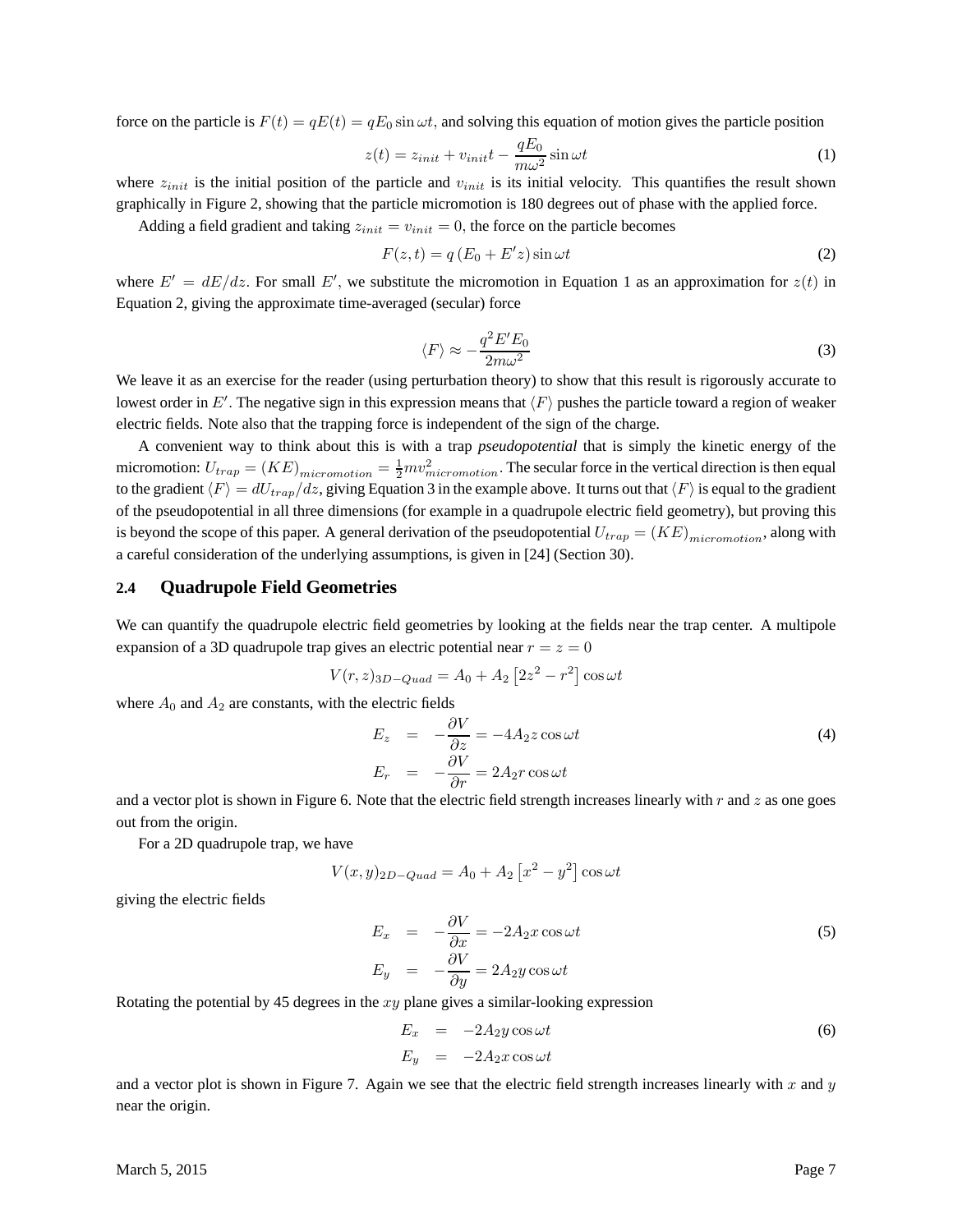

Figure 6. A vector plot of the 3D quadrupolar electric field geometry, showing the electric field vectors when the applied voltage is at its maximum. Multiply each vector by  $cos(\omega t)$  to obtain the electric fields at other times. Note that the field amplitude in the z direction (along  $r = 0$ ) is double that in the r direction (for  $z = 0$ ). Both the ring trap and the single-particle trap described in the text have this field geometry near the trap center.

#### **2.5 Damped Ion Traps**

Damping is important for our MEITs operating in air, so we add a viscous damping force  $F = -\gamma v$ , where  $\gamma$  is the usual damping constant and  $v$  is the particle velocity. The one-dimensional case can be computed in much the same way as we described above, giving the secular force

$$
\langle F \rangle \approx -\frac{q^2 E' E_0}{2m} \frac{1}{\omega^2 + \Gamma^2} \tag{7}
$$

where  $\Gamma = \gamma/m$ , and this reduces to Equation 3 in the absence of damping. The same result can also be obtained using the pseudopotential  $U_{tran}$  described above.

#### **2.5.1 Stokes Damping**

To calculate the damping constant, we first note that the Reynolds number of the particle motion is quite small, given by  $R_e \approx \rho_{air} v R / \mu_{air} \approx 0.05$ , where  $\rho_{air} \approx 1.2 \text{ kg/m}^3$  is the air density,  $v \approx 1 \text{ mm}/(1/60 \text{ sec}) \approx 6 \text{ cm/sec}$  is a typical observed particle micromotion velocity in a trap,  $R \approx 13 \ \mu m$  is the particle radius (described below), and  $\mu_{air} \approx 1.8 \times 10^{-5}$  kg/m-s is the dynamical viscosity of air. For such a low Reynolds number, the air damping is well approximated by Stokes damping, given by  $\gamma = 6\pi \mu R$ . Assuming a particle density of  $\rho_{part} \approx 500 \text{ kg/m}^3$ , this gives

$$
\Gamma = \frac{\gamma}{m} = \frac{9}{2} \frac{\mu}{R^2 \rho_{part}} \approx 960 \text{ s}^{-1}
$$

which is substantially larger than  $\omega = 2\pi (60 \text{ Hz}) = 377 \text{ s}^{-1}$ . Thus the particle motion is overdamped and  $\omega^2 + \Gamma^2$ in Equation 7 can be replaced with  $\Gamma^2$  to an accuracy of about 15 percent.

#### **2.5.2 Trap Stability**

The above calculations of secular forces are useful for estimating trap forces and showing the basic trap physics. In many applications of ion trapping (e.g., molecular mass spectroscopy), another important consideration is the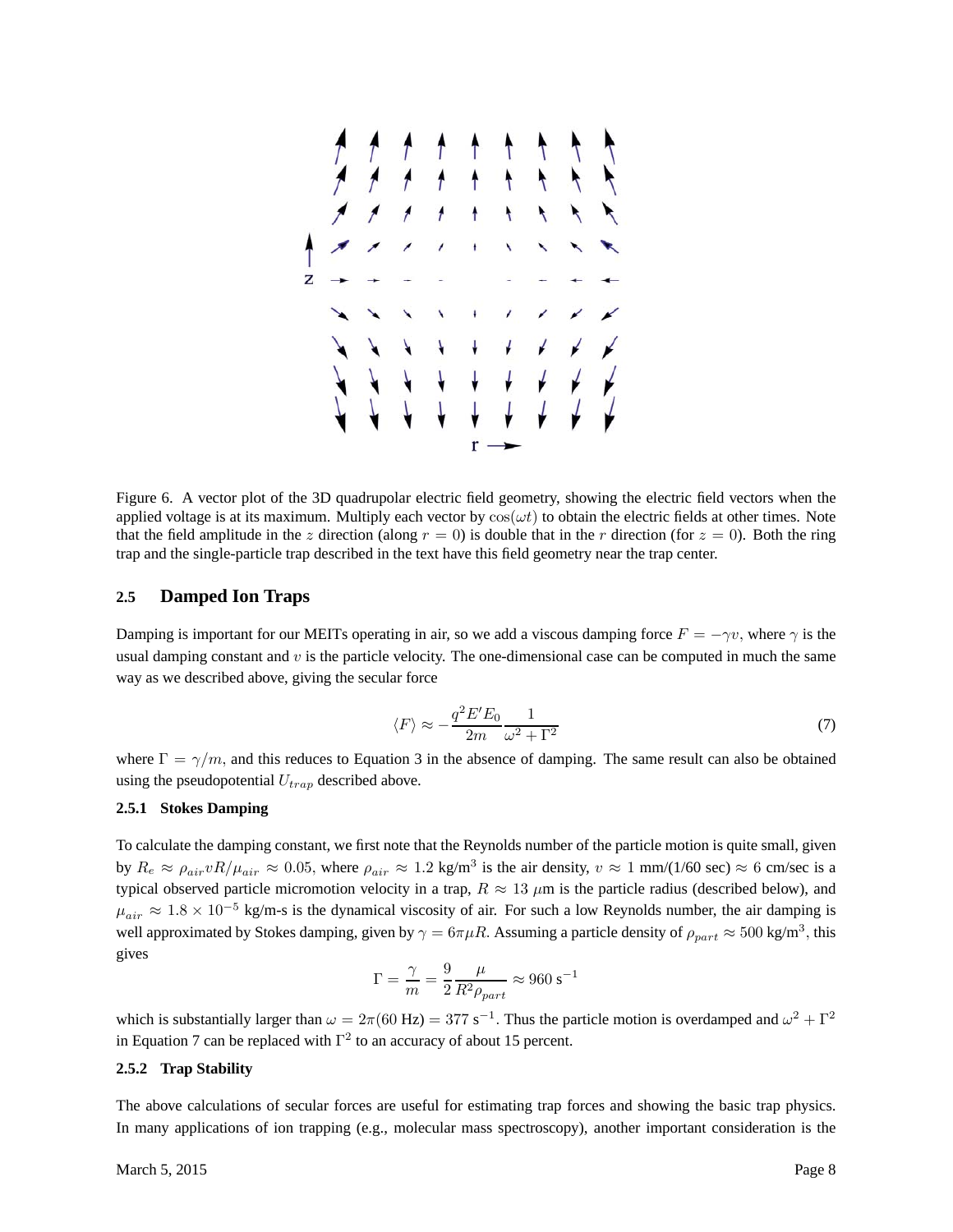

Figure 7. The 2D quadrupolar electric field geometry, again plotting the electric field vectors at one point in time. The "4-bar" linear trap described in the text has this field geometry near its central axis.

stability of trapped ions. In the zero damping case, stably trapped particles in an ion trap will execute complex bound orbital motions that depend on initial conditions [25, 5]. As the applied trapping voltage is turned up, eventually the oscillating electric fields eject particles from the trap and stable trapping is no longer possible. Analyzing ion trap dynamics to determine stability is where the Mathieu equation formalism becomes necessary.

When linear damping is added, such as Stokes damping, a trapped ion will either come to rest at the trap center (ignoring gravity or other static forces), or be ejected from the trap, as determined by the Mathieu-equation analysis [26]. Interestingly, the MEITs described below include a rich behavior of what we call "extended orbits", which require the addition of a weak nonlinear damping term in addition to Stokes damping [27].

Obtaining a full understanding of ion trap dynamics, including nonlinear dynamics, is still an area of active research, and it lies beyond what is typically presented in undergraduate curricula. However, the basic trap analysis described above shows that the essential EIT physics is mainly mechanics and electric forces, topics that are taught in early college physics courses. For this reason, ion traps provide a useful tool for connecting basic physics concepts to a nontrivial and quite fascinating application. A mention of trap stability, mass spectroscopy, and nonlinear dynamics has pedagogical merits as well, in that it informs students that physics remains a dynamic subject where relatively simple concepts factor into many modern applications. Our attention now turns to methods and practices that are useful when constructing MEITs for applications in physics teaching.

# **3 MEIT Design and Construction**

As mentioned in the introduction, the use of MEITs in physics education has been presented in the literature numerous times [17, 18, 19, 10]. With these papers as a starting point, we begin by describing several insights we have gained during the design and construction of our own ion trapping experiments.

#### **3.1 Laser Illumination**

Individual particles in the 10-30  $\mu$ m size range are very difficult to see with the naked eye when illuminated by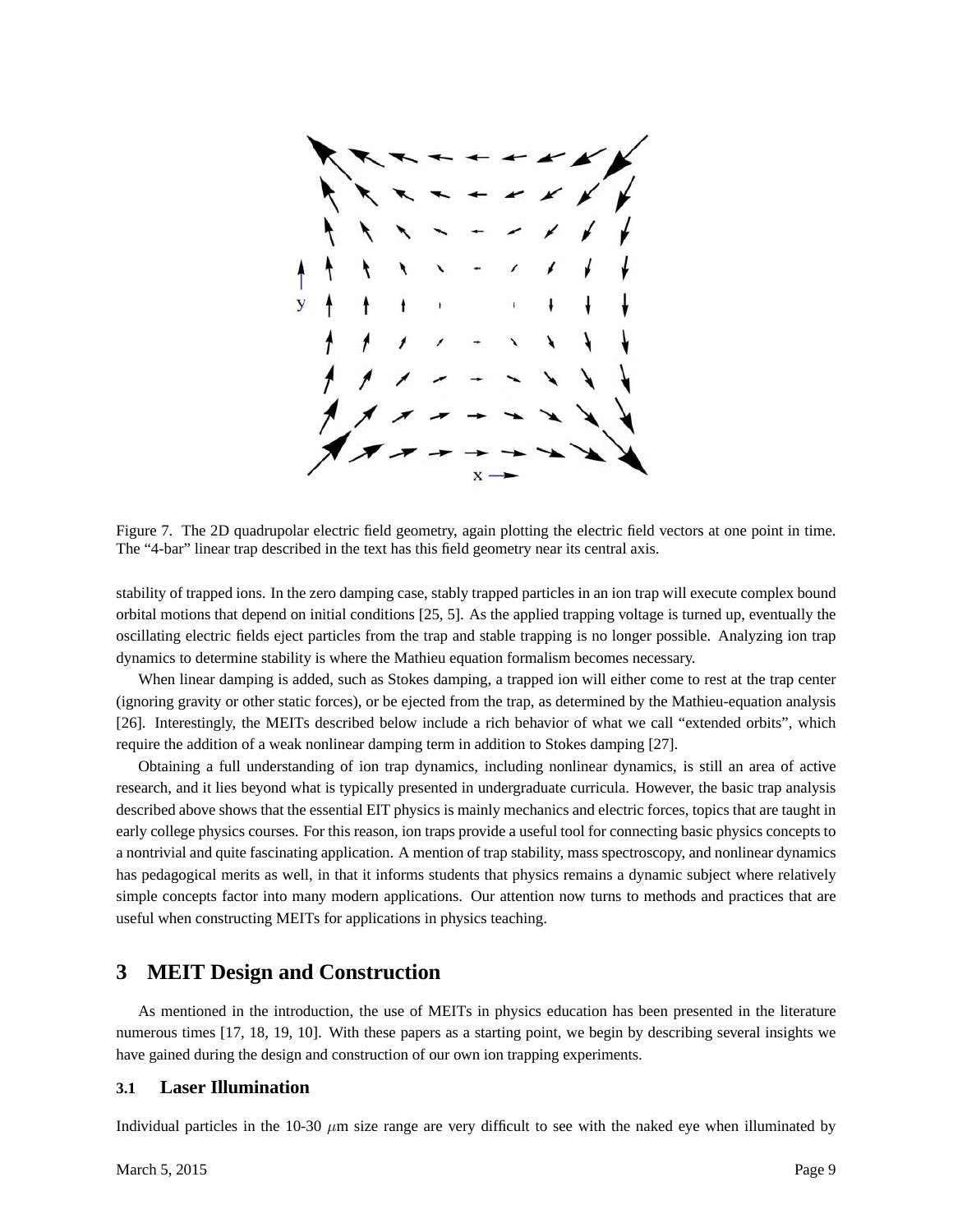

Figure 8. This diagram shows a schematic of a basic single-electrode ion trap, with redundant current-limiting, as described in the text.

ambient room lights, and trapped particles can be overlooked even with bright, directed incandescent or LED lighting. Laser illumination, however, changes this dramatically, making the particles easily visible [28]. We typically use inexpensive 10 mW green laser modules (which often put out 20 mW or more of 532 nm light), and we expand the beam to roughly a 1-cm size. A 1-cm beam is sufficient to illuminate all the particles in a typical ion trap, and the eyesafety concerns from such an expanded beam are no worse than with a typical green laser pointer. Laser illumination was not mentioned in many previous discussions of MEITs, and it makes a huge difference when observing trapped particles.

## **3.2 The 6 kV Solution**

In general, we have found that higher applied AC voltages yield more robust MEITs that are easier to use and can hold a larger numbers of particles. The improvement appears to come from trap loading considerations, although we have not explored all regions of parameter space in trap design. We believe that higher voltages mean that larger trap electrodes can be used, with an accompanying increase in the effective capture volume during loading. In our experience, trapping with 1 kV is possible but not trivial with typical trap designs and particle charging (see below), and clear improvements are seen as the voltage is increased. Around 10 kV, however, the trap electrodes can readily arc without careful electrode design. We have found that 6 kV of applied AC voltage is a reasonable compromise, yielding excellent trap performance with minimal arcing. Suitable commercial transformers that can produce such high voltages are both expensive and difficult to find, however, so we had our 6kV transformers built to order.

#### **3.3 Current Limiting**

Although MEITs operate at high voltage, they require very little current. Thus MEITs present little electrical safety hazard as long as sufficient current-limiting is provided. We typically use load resistors to keep currents to below 1 mA in our MEIT designs, as this is near the limit of human detectability. Moreover, our electrodes have quite low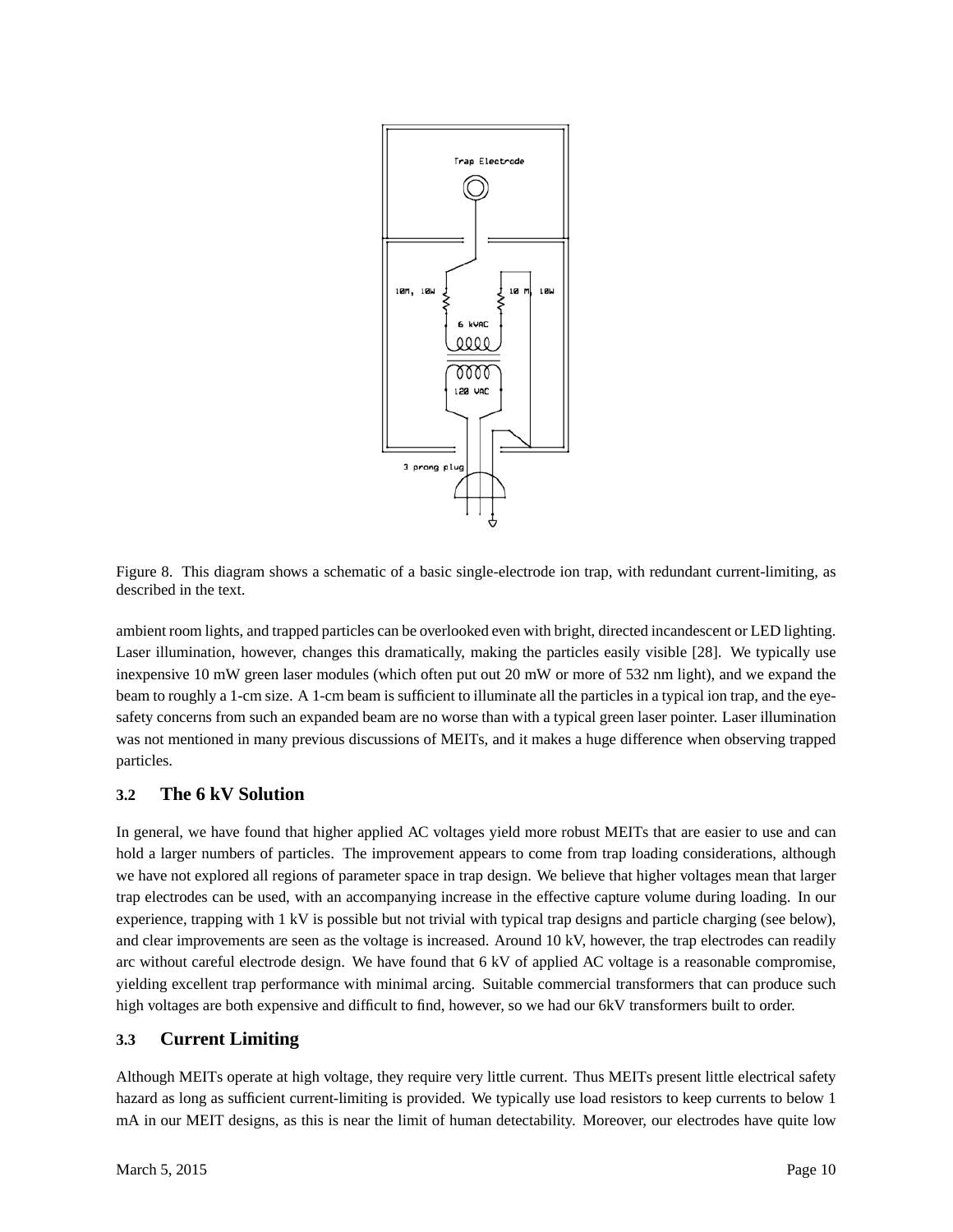capacitance, so the stored electrical energy is less than can be experienced from static shocks in carpeted rooms.

Figure 8 shows a relatively simple "one-electrode" trap circuit and electrode geometry, which was used to create the ion trap photos shown in Figure 1. A pair of 10 M $\Omega$ , 10W resistors limit the current at the output of the step-up transformer to less than 1 mA. The two resistors provide redundant safety; if one resistor shorts, the other still limits the output current. Additional safety is provided by carefully mounting the transformer and current-limiting resistors in a rugged, sealed metal enclosure that is grounded to the third prong of the AC plug. Thus if any circuit element shorts to the case, the resulting current is shunted to ground. Quite a lot would have to fail in this circuit before the trap user experienced a dangerous electrical shock. Even touching the trap electrode directly would only give a mild shock.

## **3.4 Triboelectric Particle Charging**

The triboelectric effect provides a convenient and inexpensive method to charge particles before insertion into a MEIT. We charge the tip of a teflon "wand" by rubbing it with cloth, and then use the wand to pick up and deliver charged particles to the trap. Holding the wand tip above the trap while tapping it to release particles is most effective. Used in this way, a Teflon wand yields negatively charged particles, while a Nylon wand gives positively charged particles, as expected from the triboelectric series. We have found that Teflon is more effective than Nylon as a wand material, in that it typically delivers more particles to the traps with greater ease. This triboelectric effect provides a simple method for charging nonconducting dielectric particles that is substantially more effective than the syringe method described in [17].

## **3.5 Lycopodium Club Moss Spores**

Lycopodium club moss spores are nearly ideal for trapping in MEITs, since they are inexpensive, readily available, a convenient size, nearly monodisperse, nearly spherical, easily charged, and they present essentially no safety concerns. Their use in this regard is mentioned in the comments section at [30], but we have not seen any other mention in the scientific literature. We purchased our spores online, where they are often called *Dragon's Breath*, as the particles are used to "breathe fire" in magic shows and similar events. As shown in Figure 9, the particles have a characteristic "sphere with a corner" shape. Approximating the particles as spheres, we measured particle diameters of  $26 \pm 2.5 \ \mu m$  and a material density of  $510 \pm 40 \ \text{kg/m}^3$ . However, we have not done an exhaustive comparison of particle properties from different batches or different vendors. There are hundreds of known species of club moss, many quite common in temperate climates, and, to our knowledge, breathing or ingesting club moss spores in small quantities presents essentially no safety concerns.

## **3.6 Reduce Air Currents**

The trapping forces in a MEIT are sufficiently small that air currents can easily blow particles out of a trap. This can make it difficult to trap particles in open areas like teaching labs or lecture halls without mitigating this problem. We typically surround our MEITs with enclosures that have small holes for inserting and observing particles. For the best trap stability, we block these holes completely when not in use, or cover them with optical windows.

## **3.7 Avoid Triboelectric Materials in MEIT Construction**

Surface charging can produce sizeable spurious electric fields if plastics or other triboelectric materials are placed near the trapping region. We typically use metal construction where possible, and keep plastics away from the trapping region as much as possible. Wood and cardboard are useful materials for shielding air currents, as these materials do not develop surface charges as readily as most plastics.

## **3.8 Strobe the Illumination Laser**

Trapped particles in a MEIT typically display a substantial micromotion, making the particles appear as short streaks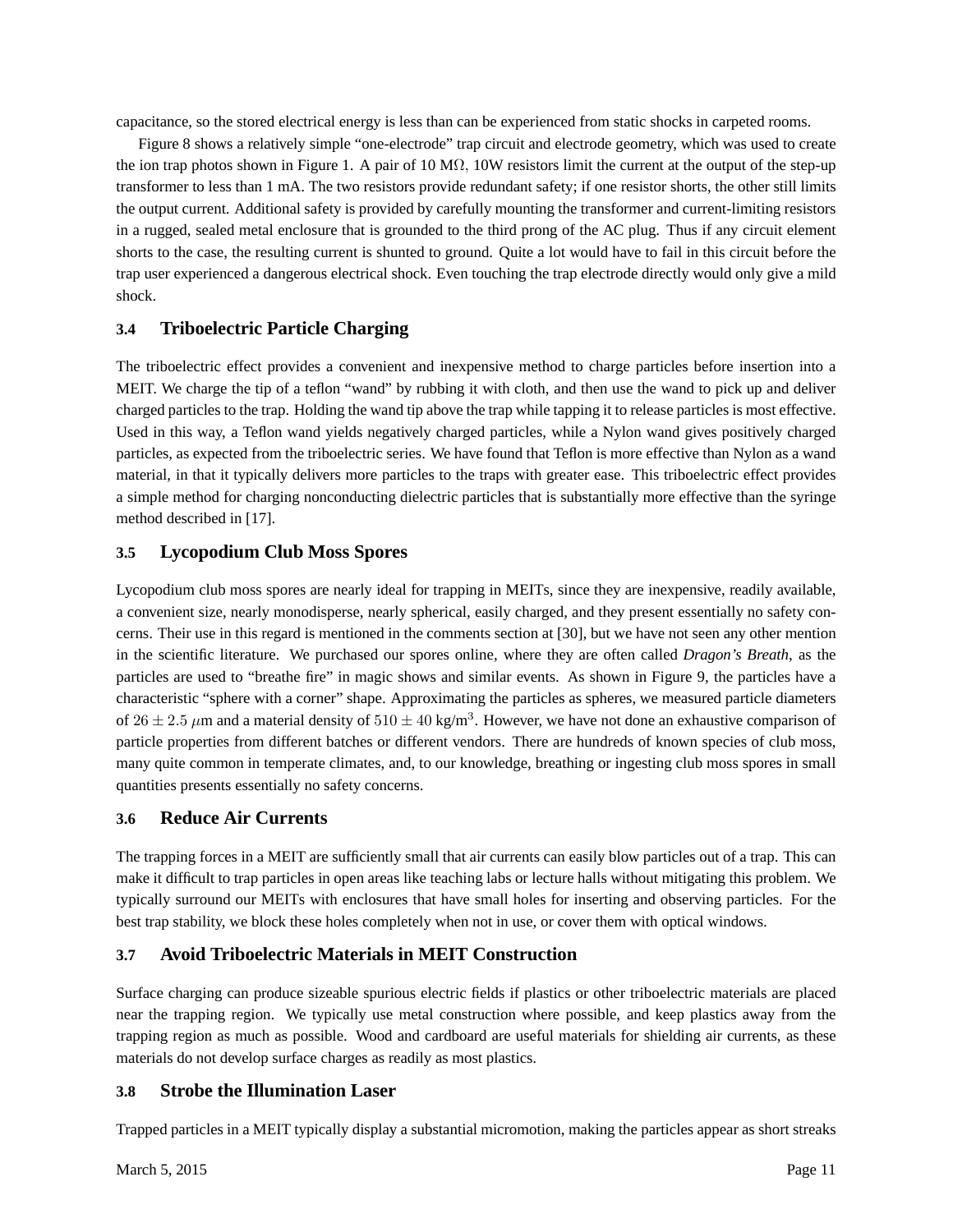



Figure 9. The top images show a series of Lycopodium club moss spores photographed while they were trapped in a MEIT. Each of the 12 images is 57  $\mu$ m square, and the particles were measured to have diameters of 26  $\pm$  2.5  $\mu$ m. These 12 particles were trapped consecutively and were not otherwise selected. The additional image on the right shows two spores stuck together while trapped, as is occasionally seen. The lower image is a high-resolution electron micrograph of Lycopodium spores [29], with a scale bar of  $25 \mu m$ . Note that the characteristic "sphere with a corner" shape can be seen in the optical images, which have a resolution of about three microns. We measured the average material density in the spores, giving  $\rho = 510 \pm 40$  kg/m<sup>3</sup>.

of light, and these are often misinterpreted by novice observers. Strobing the illumination laser near the trapping frequency demonstrates the micromotion and is quite useful as a pedagogical tool when students first see an ion trap. Video examples can be seen at [20].

## **3.9 Use Static Fields to Balance Gravity**

Gravitational forces are sufficient to pull trapped particles substantially away from the trap center, and this effect is readily seen when a single particle is trapped. Gravity is easily balanced, however, by adding a static electric field with  $qE = mg$ . Modular DC-DC converters are especially useful for providing the necessary high voltages, since essentially no current is needed.

## **3.10 The Single-Electrode Trap**

It is often beneficial to use a single trap electrode in a MEIT, letting the effective ground far from the trap serve as the second electrode. Examples are the ring traps shown in Figures 1 and 8, or the linear "paper-clip" trap shown in [30]. These trap geometries are especially open, allowing clearer views of the trapped particles than traditional trap geometries with multiple electrodes [17]. Moreover, one can be remarkably cavalier with the second electrode; it is not necessary to have a conducting grounded surface near the trapping region.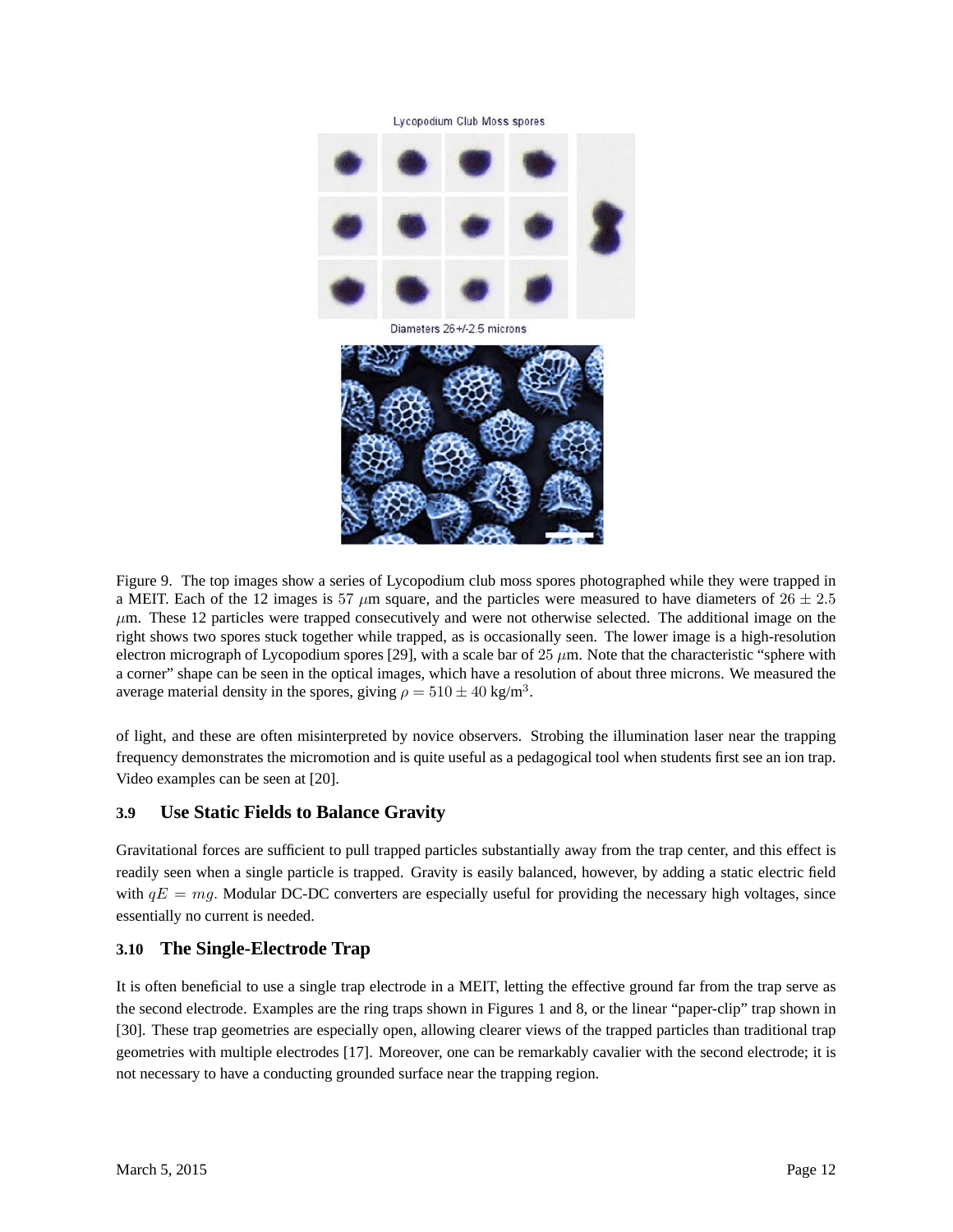

Figure 10. This diagram shows our typical *ring trap* geometry. The main trap electrode is a copper ring (16 mm inner diameter) that can be rotated about a horizontal axis, and this is surounded by a grounded metal enclosure. Ions are trapped near the center of the ring, as shown in Figure 11. A conducting plate below the ring provides a static electric force to approximately balance the gravitational force.

# **4 The Ring Trap**

The construction insights described in the previous section are all demonstrated in the *ring trap* shown schematically in Figure 10. The AC electrical circuit is that from Figure 8, which provides ample current-limit protection. A single copper ring with an inner diameter of 16 mm serves as the main trap electrode, and the ring can be rotated about a horizontal axis (by twirling the insulated handles outside the box) to provide different views the trapped particle cloud. The lower DC electrode shown in Figure 10 provides a static electric field to roughly balance gravity. The ring electrode is surrounded by a metal enclosure that serves as an electrical ground, and the enclosure also greatly reduces air currents. An illumination laser shines down through the ring from above (not shown in Figure 10). A large hole in the front of the box is used to see the trap directly with the naked eye and to insert the wand for loading, and this hole is typically blocked once particles are loaded (to further reduce air currents). Trap imaging is done through a window in the back of the box.

Figure 11 shows a small collection of particles in a ring trap, and Figure 12 shows a much larger number of particles trapped. In our physics teaching lab, we use the ring trap as a qualitative demonstration of ion trapping physics. Students are introduced to the basic trapping theory presented above, including secular and micromotion forces, quadrupolar electric field geometries, the triboelectric effect, Coulomb crystals, and laser strobing. Students load particles into the trap (both positively and negatively charged using Nylon and Teflon wands), and view the trapped particles with the naked eye and via video imaging. The AC and DC trapping fields can be varied in amplitude to examine the trap response. The DC electric fields are used to identify positively and negatively charged particles. The DC field can also balance gravity to trap a single particle with essentially no remaining micromotion at the center of the ring. The micromotion of the particles traces out the quadrupole electric field geometry, as demonstrated in Figure 12.

# **5 The Linear Trap**

Figure 13 shows a schematic layout of a *linear trap*, which traps particles along a line using a 2D quadrupolar electric field geometry. Teflon end caps develop a negative surface charge as the trap is used (presumably as negatively charged particles impinge upon the inner surface of the tubes), and this charge is sufficient to weakly trap negatively charged particles in the axial direction. Here again we exploit the triboelectric effect as an inexpensive method for providing the desired axial electric fields. For both the linear and ring traps, students can literally poke at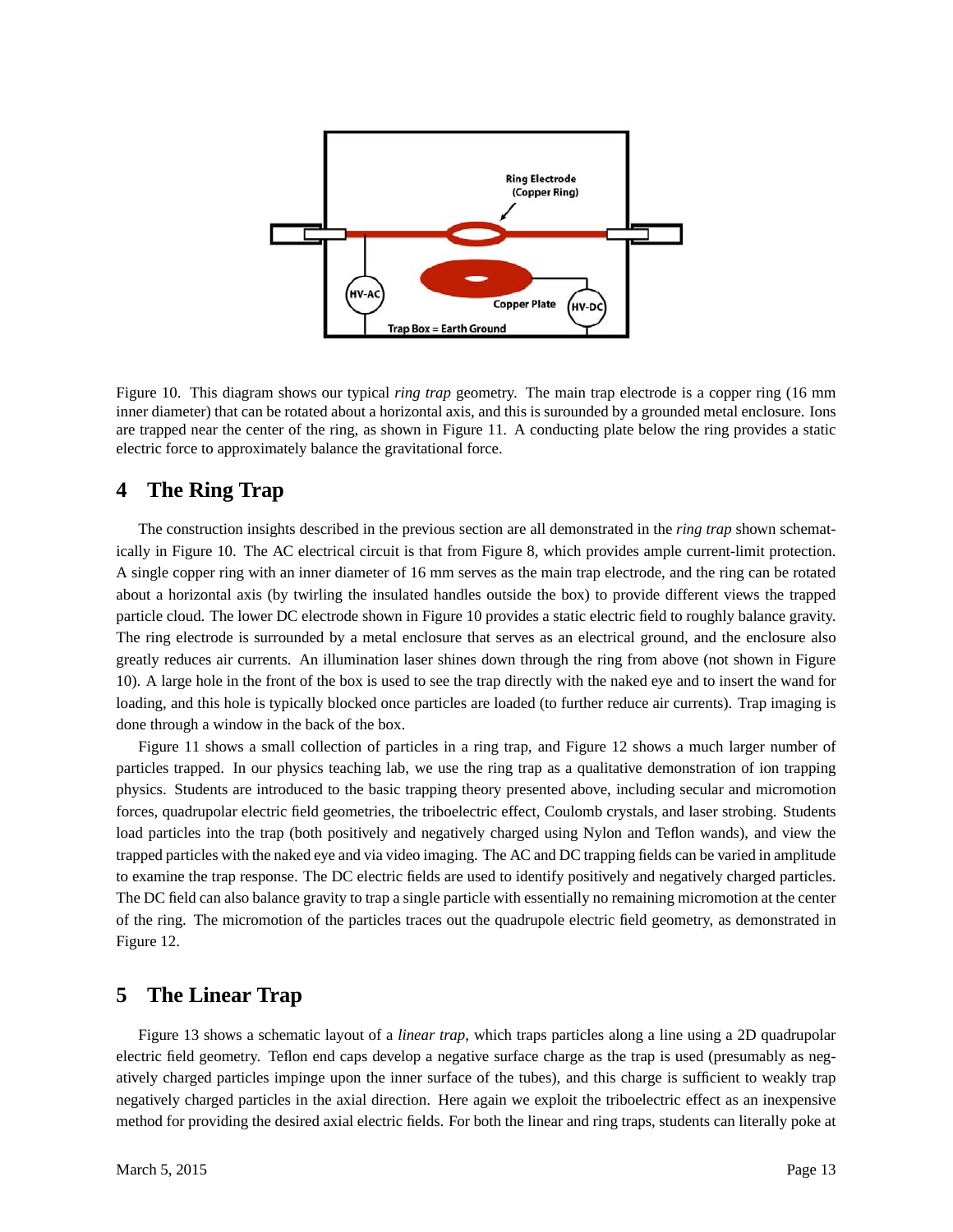

Figure 11. This photograph shows about 30 particles held in a ring trap, which is illuminated from the top with laser light. Trapping forces push particles toward the center of the ring, while their mutual Coulomb repulsion keeps them apart. The 60-Hz micromotion makes each of the particles appear as a streak of light in this photograph, which is how they appear to the naked eye.



Figure 12. This photograph shows many hundreds of particles held in a ring trap, here with the ring plane nearly horizontal. The micromotion of each particle is along the electric field, so the line segments in the photograph trace the quadrupole electric field geometry within the trap. Static electric fields can push the trapped particles above or below the ring plane.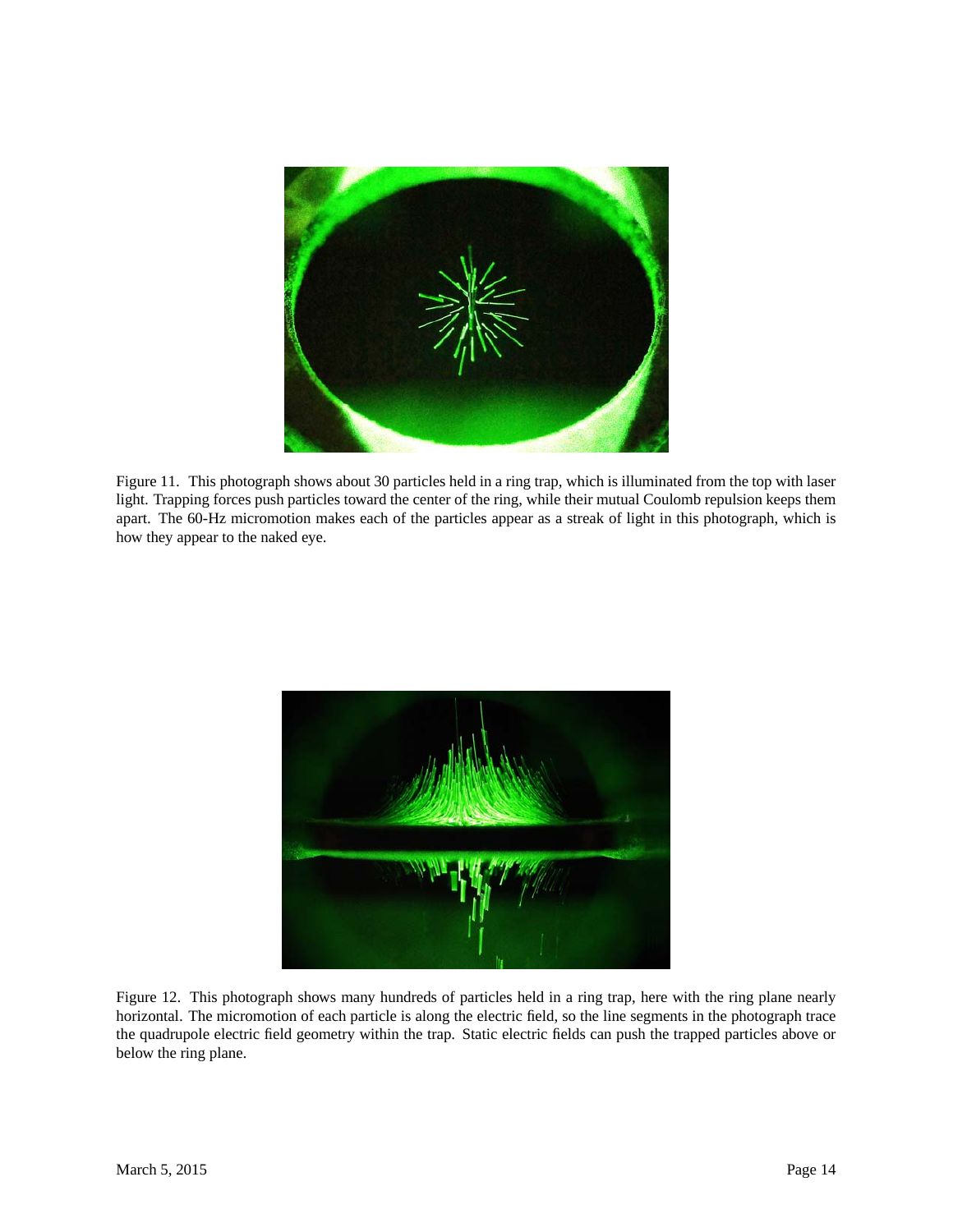

Figure 13. These diagrams show a "4-bar" linear ion trap. The AC and DC electric fields are shown qualitatively in the lower diagrams, which show views along the horizontal trap axis. The top diagram shows a face-on view of the trap. The four trap bars have diameters of 3.2 mm, with a closest separation of 9.5 mm.

the trapped particles with the charged wand to see how this affects the trapping.

Figure 14 shows a linear trap being used to create a one-dimensional Coulomb crystal, after selecting particles with similar charges. In our physics teaching lab, we use the linear trap as another qualitative demonstration of ion trapping physics. Students are introduced to the linear trapping geometry and one-dimensional Coulomb crystals. Additional nonlinear effects are also demonstrated in the linear trap, and these effects are described in detail in [27]. The "trapnado" [27, 20], which can be created easily in the linear trap, provides an especially dramatic example of how many-body effects can lead to nontrivial emergent phenomena, and it reminds students that future physicists have much to ponder even in relatively simple physical systems.

# **6 The Single-Particle Trap**

To go beyond qualitative ion trapping phenomena and into quantitative measurements in the teaching lab, we use the *single-particle trap* shown schematically in Figure 15. This trap incorporates a built-in microscope objective (not shown in the figure) that is capable of imaging trapped particles with a resolution of about three microns. Sample images from the microscope are shown in Figure 9, using LED backlighting. With this trap geometry, the DC electric field is linearly proportional to the applied voltage HV-DC with a known proportionality constant. The constant  $A_2$ in Equation 4 is similarly calculated from numerical modeling of the electrode geometry.

The micromotion of a single trapped particle is eliminated when the static electric force balances gravity, and this can be readily observed in the microscope video image. The force balance  $qE = mg$  then gives the charge-to-mass ratio  $q/m$  for a known applied field E. Imaging the particle gives its radius to about 20 percent, allowing students to calculate the particle mass  $m$  from the known material density. Putting the different observations together thus yields the charge  $q$  to an overall accuracy of about a factor of two. Typical measurements yield particle charges equal to about  $10<sup>5</sup>$  times the electron charge.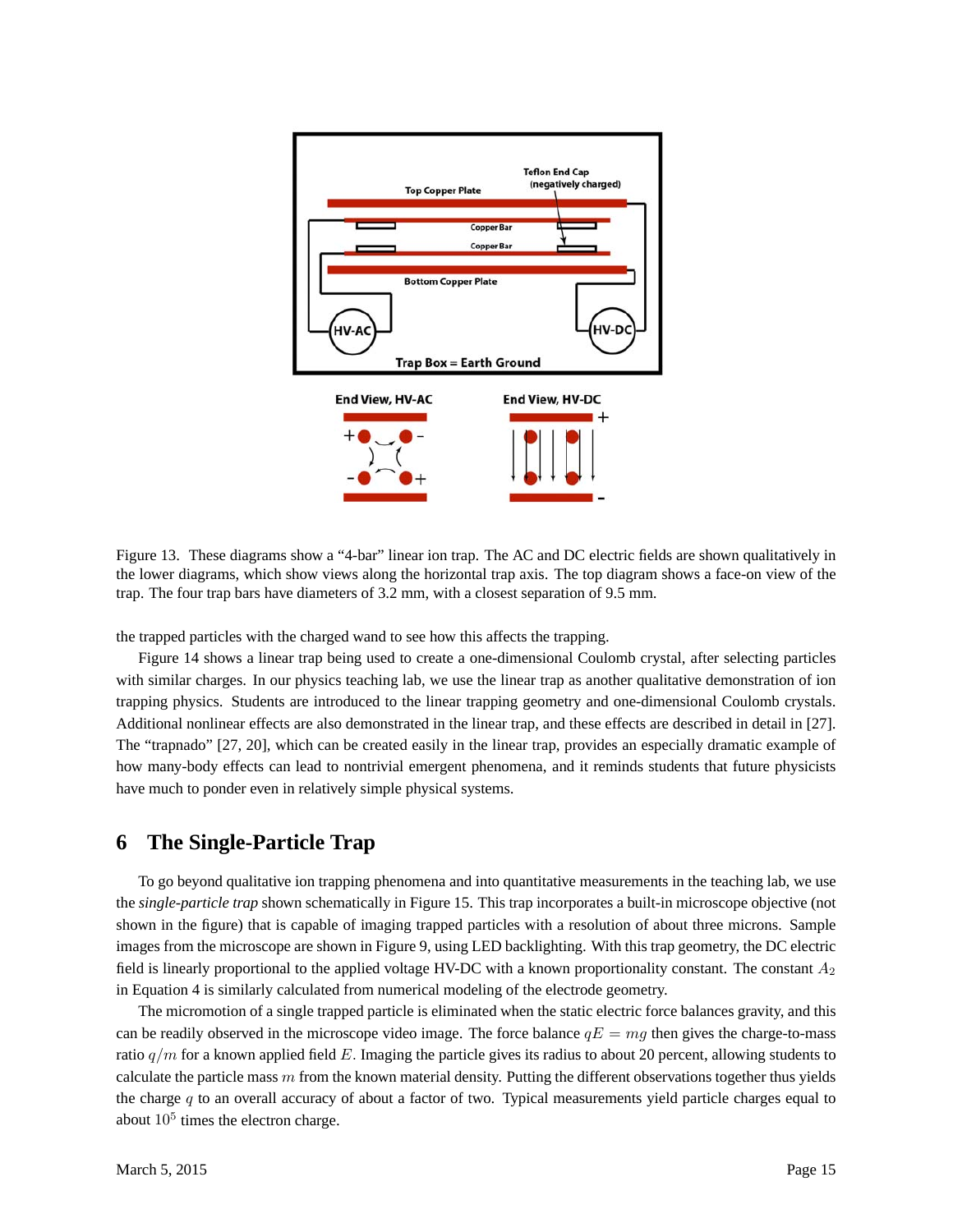

Figure 14. The top photograph shows a large number of particles held in a linear trap, illuminated with laser light. Trapping forces push particles toward the horizontal trapping axis, while their mutual repulsion keeps them separated. The diffuse horizontal lines above and below the trapped particles are from the bar electrodes. The lower image shows 14 particles in a linear Coulomb crystal. Trapping forces keep the particles along the trap axis, and gravity is balanced by static electric forces. The particles are pushed together by weak axial electric fields, and they are held apart by mutual Coulomb repulsion.



Figure 15. A schematic diagram of the single-particle trap described in the text. The ring electrode is an aluminum plate with a 9.5-mm-diameter central hole, and this is flanked by parallel copper plates (seen edge-on in this diagram; separated by 12.7 mm). Numerical modeling of the axially symmetric electrode geometry relates the electric fields to the applied voltages.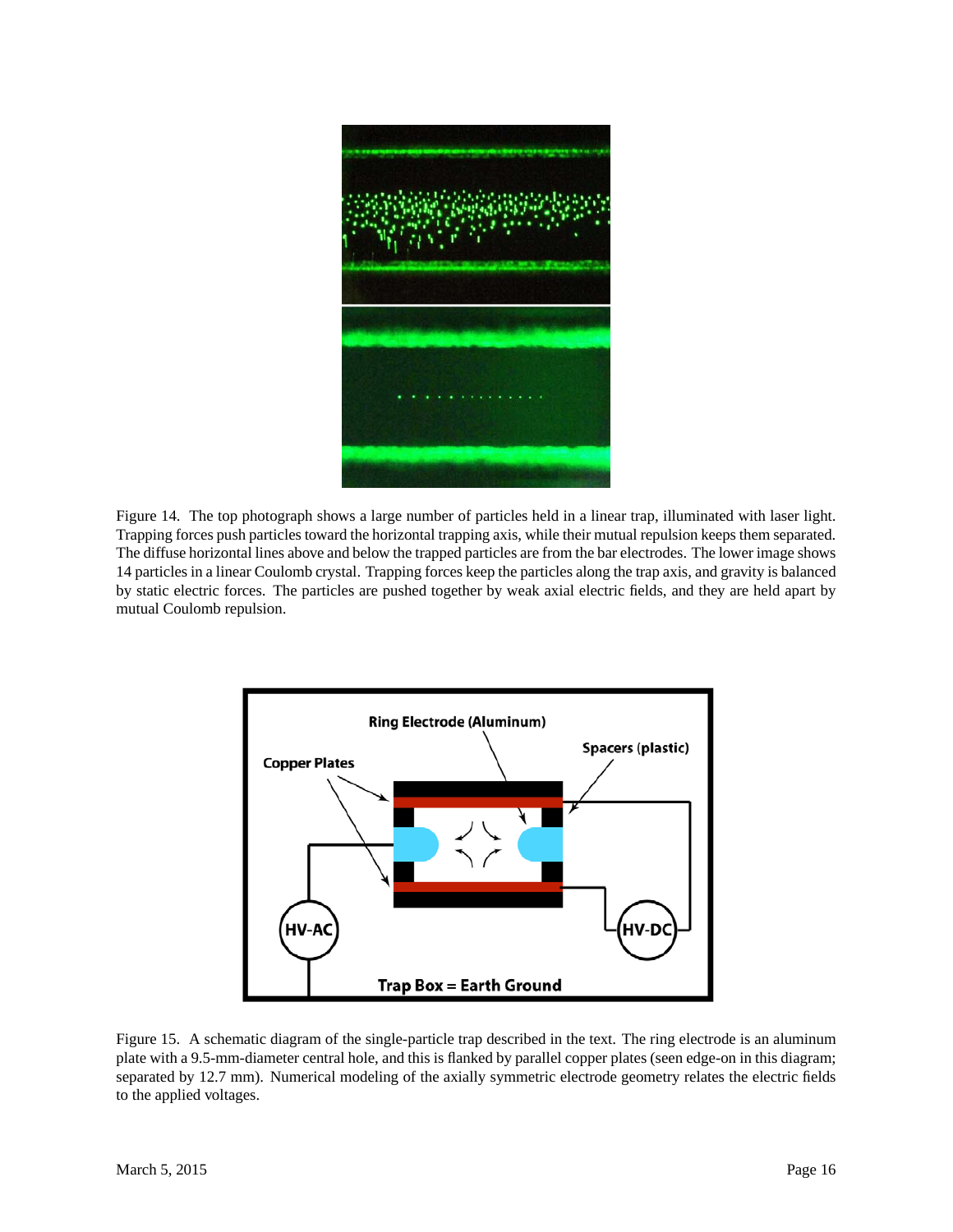# **7 Discussion**

Having incorporated the various design insights described above, we found that our MEITs were remarkably robust and easy to use. Add to that their simplicity, relatively low cost, intriguing physics content, and overall student appeal, and we believe that ion trapping has a great deal of unrealized potential as a physics teaching tool. Moreover, we believe that ion trapping is brimming with possibilities for intriguing student-led projects with varying levels of difficulty. A few examples include:

1) Measuring light pressure effects. The gravitational force on a Lycopodium spore is approximately 50 pN, equal to the light force from absorbing a 15 mW laser beam. Moreover, gravity is a large and easily observed force in the MEITs described above. With some care, it should be possible to detect forces down to 100 fN or lower in a specially designed MEIT. Thus one should be able to observe light pressure effects using nothing more than a common laser pointer. While this would not be an especially easy or inexpensive experiment, it may end up being cheaper, safer, and more quantitative than the optical-tweezer experiments that have become somewhat popular in physics teaching.

2) Measuring the fundamental charge. A single electron charge in a static field of  $10^6$  V/m (3x below a typical breakdown field) experiences a force of  $qE = 160$  fN. With additional improvements in trap design, we can imagine a MEIT-based experiment capable of measuring the fundamental charge more reliably than the venerable (but difficult) Millikan oil-drop experiment. Observing discrete charge jumps (for example from cosmic rays) on a single MEIT particle would confirm the discrete nature of charge without having to make a precise charge measurement.

3) Exploring different particle materials. Trapping Lycopodium club moss spores in MEITs is a substantial design advance, in our opinion, as these particles allow easier trap operation compared to other choices. However, searching for still better pollen-like particles could be a worthwhile research effort. Exploring methods for obtaining higher particle charges could also be quite fruitful, as higher charges would require lower trap voltages.

4) Examining *in situ* charging and discharging. An individual particle in a MEIT is easily stable for days or weeks [17], but it may be interesting to explore charging or discharging mechanisms, perhaps as a function of particle micromotion, UV illumination, humidity, and other factors. Cold-cathode emission from a thin, sharpened wire placed near a trapped particle may have interesting effects as well. Here again, discovering ways to control the charge on trapped particles could be highly beneficial for developing the next generation of educational MEITs.

5) Investigations of nonlinear dynamics in MEITs. We scratched the surface of this topic in [27] (also see the references therein), but a great deal remains unexplored. Numerically integrating the equations of motion in a MEIT is straightforward using modern computational tools, allowing investigations of trap behavior that do not require complex analytical nonlinear mathematics.

6) Investigating novel trap geometries. As seen in Figure 1, even the basic ring trap can yield a variety of Coulomb cloud shapes. Creating "race track" or other trapping topologies may yield novel trap behaviors, especially in the presence of Coulomb forces between trapped particles and perhaps nonlinear trap effects.

7) Dynamical measurements of particle properties. In the presence of damping, the trapping forces depend on particle radius via Equation 7, and thus it should be possible to determine particle properties using dynamical measurements like micromotion. Nonlinear effects may be important also [27]. Once again, there remains significant potential for finding effects that are important for developing the next generation of MEITs.

8) Mie scattering of spherical particles. An isolated, stationary, 25-micron-scale particle makes an excellent target for laser Mie scattering, which can be used as an independent method of determining the particle radius.

9) Mega MEITs. While we stopped at 6 kV, proper electrode design would allow higher applied voltages, and thus still larger traps that confine more particles. Realizing particles with greater average charges would also be helpful in this regard. Establishing and documenting a record number of trapped particles could lead to some measure of YouTube renown, perhaps generating a bit of student enthusiasm in the process.

As a physics toy and instructional tool, we believe that MEITs provide a great deal of unrealized potential. Many interesting experimental and theoretical avenues have not yet been explored, and there appears to be much opportunity for involving eager physics students in developing the next generation of educational MEITs.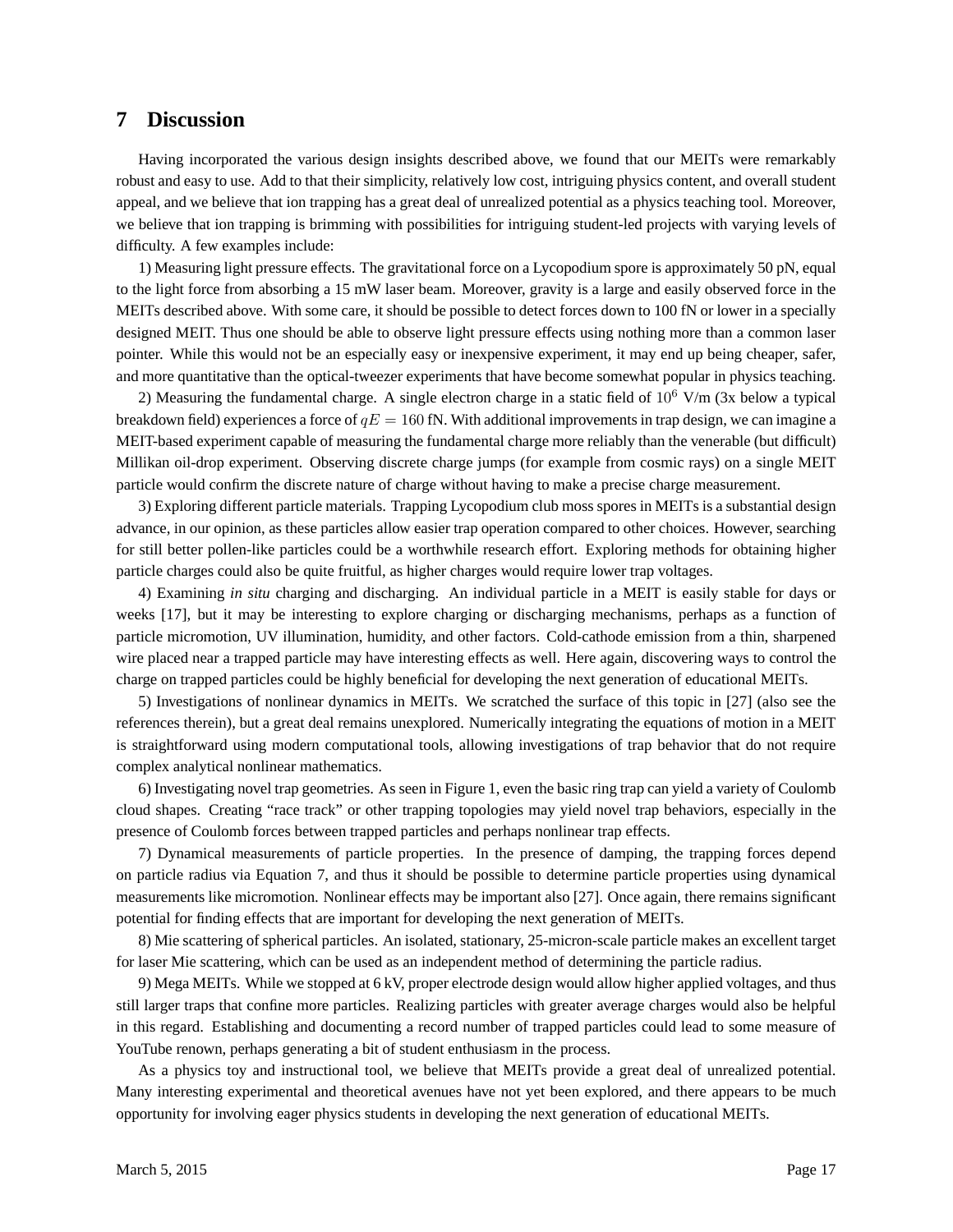A number of Caltech undergraduate students contributed to the initial development of our ion traps, including Christopher Dewan, John Schulman, Giulio Rottaro, Nathaniel Indik, Gautam Upadhya, Scott Yantek, Prastuti Singh, Max Horton, and Kelly Swanson. This work was supported in part by the California Institute of Technology and by generous donations from Drs. Richard Karp and Vineer Bhansali.

# **8 References**

- [1] R. E. March and J. F. Todd, "Quadrupole ion trap mass spectroscopy, 2nd edition" Wiley-Interscience (2005).
- [2] H. Haffner, C. F. Roos, and R. Blatt, "Quantum computing with trapped ions," Phys. Rep. 469, 155-203 (2008).
- [3] D. Leibfried, R. Blatt, C. Monroe, and D. Wineland, "Quantum dynamics of single trapped ions," Rev. Mod. Phys. 75, 281-324 (2003).
- [4] P. K. Ghosh, "Ion Traps," Oxford Univ. Press (1996).
- [5] R. E. March, "An introduction to quadrupole ion trap mass spectrometry," J. Mass Spectrom. 32, 351-369 (1997).
- [6] M. Yang et al., "Real-time chemical analysis of aerosol particles using an ion trap mass spectrometer," Rapid Comm. Mass Spect. 10, 347-51 (1996).
- [7] D. T. Suess and K. A. Prather, "Mass spectrometry of aerosols," Chem. Rev. 99, 3007-3036 (1999).
- [8] B. Kramer, O. Hubner, H. Vortisch, et al., "Homogeneous nucleation rates of supercooled water measured in single levitated microdroplets," J. Chem. Phys. 111, 6521-6527 (1999).
- [9] S. Arnold and L. M. Folan, "Fluorescence spectrometer for a single electrodynamically levitated microparticle," Rev. Sci. Instrum. 57, 2250–2253 (1986).
- [10] R. F. Wuerker, H. Shelton, and R. V. Langmuir, "Electrodynamic containment of charged particles," J. Appl. Phys. 30, 342–349 (1959).
- [11] Gina Visan, Ovidiu S. Stoican, "An experimental setup for the study of the particles stored in an electrodynamic linear trap," Rom. J. Phys. 58, 171-180 (2013).
- [12] S. Schlemmer, J. Illemann, S. Wellert, et al., "Nondestructive high-resolution and absolute mass determination of single charged particles in a three-dimensional quadrupole trap," J. Appl. Phys. 90, 5410-5418 (2001).
- [13] Y. Cai, W.-P. Peng, S.-J. Kuo et al., "Single-Particle Mass Spectrometry of Polystyrene Microspheres and Diamond Nanocrystals," Anal. Chem. 74, 232-238 (2002).
- [14] Sung Cheol Seo, Seung Kyun Hong, and Doo Wan Boo, "Single Nanoparticle Ion Trap (SNIT): A Novel Tool for Studying in-situ Dynamics of Single Nanoparticles," Bull. Korean Chem. Soc. 24, 552-554 (2003).
- [15] W. P. Peng, Y. C. Yang , M. W. Kang, et al., "Measuring masses of single bacterial whole cells with a quadrupole ion trap," J. Am. Chem. Soc. 126, 11766–11767 (2004).
- [16] Zhiqiang Zhu, Caiqiao Xiong, Gaoping Xu, et al., "Characterization of bioparticles using a miniature cylindrical ion trap mass spectrometer operated at rough vacuum," Analyst 136, 1305-1309 (2011).
- [17] H. Winter and H. W. Ortjohann, "Simple demonstration of storing macroscopic particles in a 'Paul trap'," Am. J. Phys. 59, 807-13 (1991).
- [18] Scott Robertson and Richard Younger, "Coulomb crystals of oil droplets," Am. J. Phys. 67, 310-315 (1999).
- [19] L. M. Vasilyak, V. I. Vladimirov, L. V. Deputatova, et al., "Coulomb stable structures of charged dust particles in a dynamical trap at atmospheric pressure in air," New J. Phys. 15, 043047 (2013).
- [20] http://newtonianlabs.com/.
- [21] Earnshaw's theorem is described in some detail at http://en.wikipedia.org/wiki/Earnshaw's\_theorem.
- [22] M. V. Berry, "The Levitron: An adiabatic trap for spins," Proc. Roy. Soc. A 452, 1207-1220 (1996).
- [23] C. Sackett, E. Cornell, C. Monroe, and C. Wieman, "A magnetic suspension system for atoms and bar magnets," Am. J. Phys. 61, 304-309 (1993).
- [24] L. D. Landau and E. M. Lifshitz, "Mechanics, 3rd Edition; Course of Theoretical Physics Volume 1," page 93ff, Pergamon Press (1989).